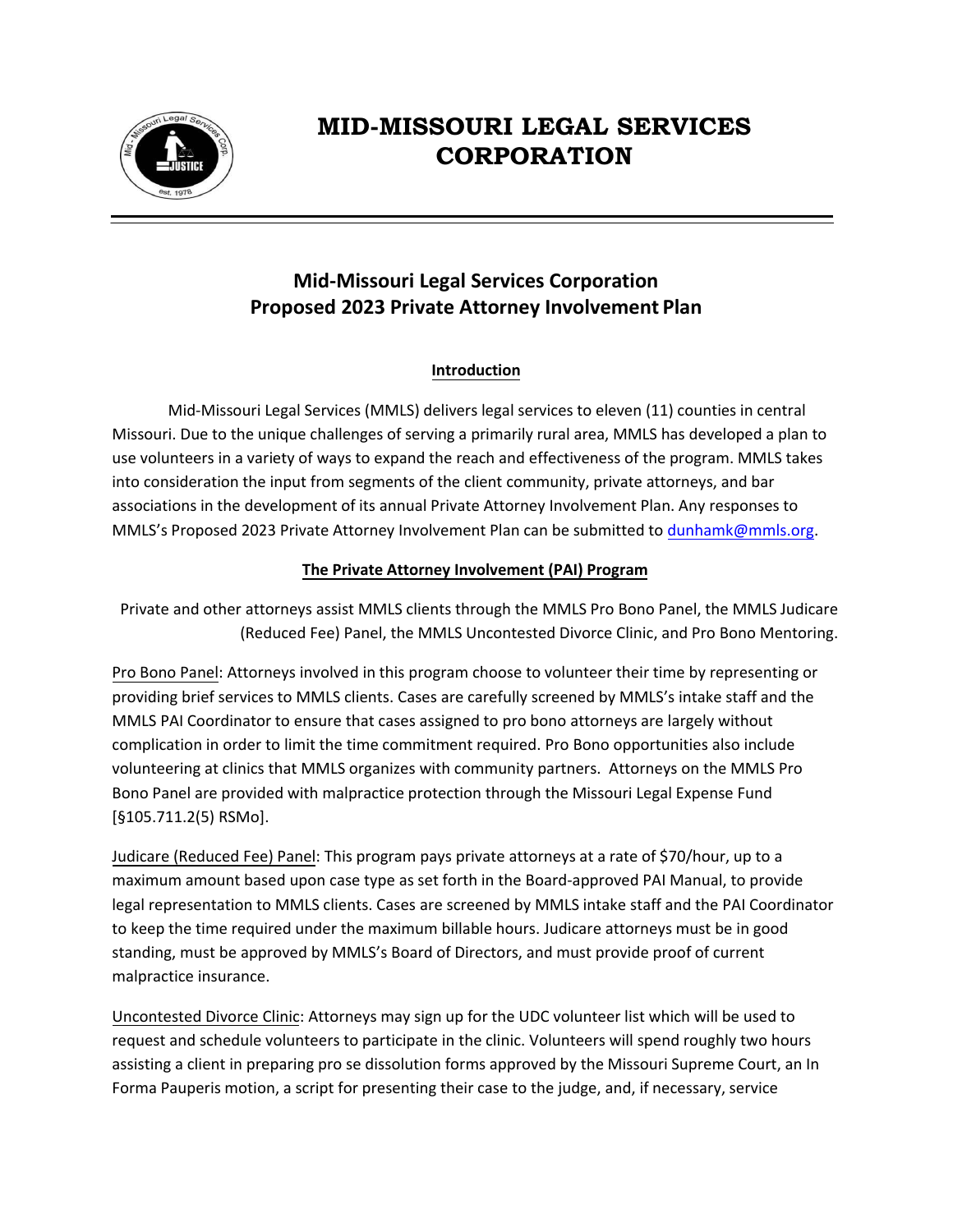instructions or an affidavit for service by publication. An MMLS staff attorney is present to assist pro bono attorneys and to answer questions that may arise.

Pro Bono Mentoring: Attorneys not wishing to provide direct representation to clients may volunteer their time to mentor less seasoned pro bono volunteers. The mentor relationship consists primarily of brief phone conversations assisting the pro bono attorney, usually attorneys newly admitted to the bar, in learning the ins and outs of the particular type of case the pro bono attorney is handling. Time commitment is expected to be less than an hour per month.

## **Law Student Volunteer Opportunities**

MMLS maintains a close relationship with the University of Missouri, School of Law, providing opportunities for students to gain hands-on experience working with clients, and providing MMLS's clients added support. All students involved in the Volunteer Lawyers Project are supervised by a MMLS attorney. All students who will be representing clients in court or an administrative tribunal must be Rule 13 certified.

Housing Clinics: Students may enroll, each semester, in clinics and/or practicums to assist clients, under the supervision of MMLS staff attorneys. Participation in clinics and practicums is subject to approval by the appropriate instructor or dean.

Externships/Internships: As resources permit, MMLS utilizes law students to provide research and investigative support to MMLS attorneys, as well as representing clients in court or administrative tribunal under the supervision of a MMLS staff attorney.

Uncontested Divorce Clinic: Law students, as well as attorneys, may volunteer to assist clients in the Uncontested Divorce Clinic.

## **PAI Priorities**

Pro Bono: MMLS refers clients to pro bono attorneys for full representation in any type of civil law case, other than criminal or fee-generating cases, or cases otherwise prohibited by LSC regulations, in which a pro bono attorney is willing to assist.

Judicare (reduced fee): MMLS accepts clients for Judicare representation in cases involving divorce, paternity/custody, wills, beneficiary deeds, powers of attorney, bankruptcy, uncontested adult guardianship, landlord/tenants issues, and legal counseling/document preparation for initiation or expansion of small businesses.

#### **Intake, Screening, and Referral**

All potential clients are screened by MMLS staff. The screening is designed to determine whether the applicant's legal problem falls within MMLS's geographic service area and case priorities and whether the applicant qualifies financially for program representation. The PAI Coordinator gathers additional information about the applicant's case to determine appropriateness for PAI representation by a Pro Bono or Judicare attorney or through one of the PAI clinics.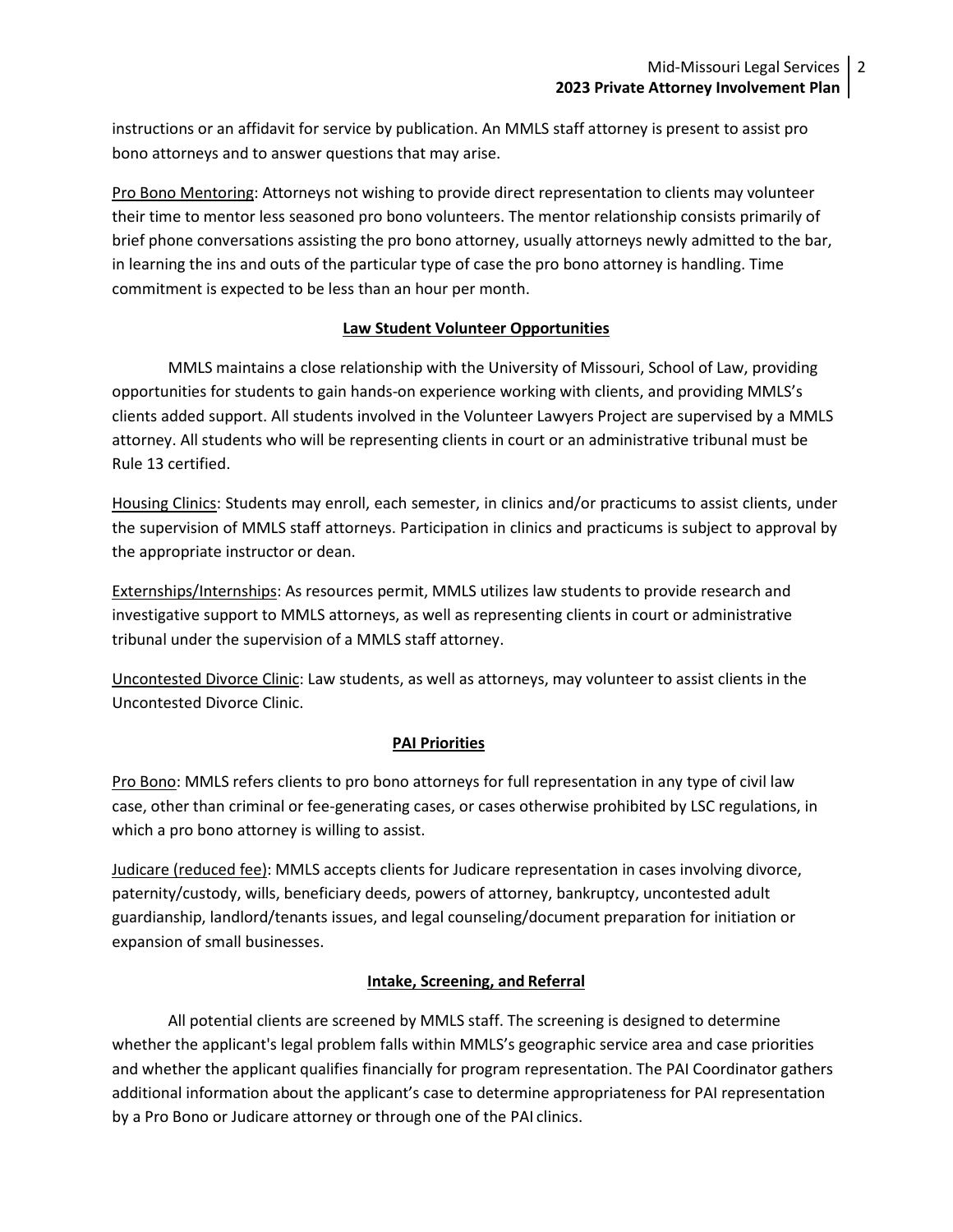### Mid-Missouri Legal Services  $\vert$  3 **2023 Private Attorney Involvement Plan**

Once a client's request has been determined to be appropriate for referral, the client receives an Agreement and Referral Authorization to review, sign, and return to MMLS. Upon receipt of the signed Agreement and Referral Authorization, the PAI Coordinator reviews the PAI panels to locate an appropriate attorney and sends the potential attorney a referral form. Upon review of the referral, the attorney decides whether to accept or reject the case. If the attorney accepts the referral, the PAI Coordinator sends a confirmation letter with the client's case information. The PAI Coordinator sends the client notice that the case has been accepted with instructions to contact the attorney.

#### **Conflicts**

The PAI Panels will not accept for referral any matter in which MMLS or the PAI panel member is representing a party with a separate adverse interest in that matter. MMLS conducts conflicts checks on applicants and the opposing party, using names, social security numbers, and addresses to ascertain whether a potential conflict exists. Prior to undertaking representation, PAI attorneys will conduct conflict checks within their own firms. If an attorney has a conflict, an attempt will be made to place the client with another attorney. If a referral attorney is not available, the applicant is referred to the Missouri Lawyers Help website.

#### **Oversight**

The PAI Project maintains a client file on all open cases until the matter is resolved. Each file is incorporated into a tickler system for review. Clients are contacted after ten days to ensure that they have made contact with their assigned attorney. Attorneys provide case status reports three months after assignment, as well as in July and in December. If the volunteer attorney has any questions or needs additional resources, MMLS will provide the necessary information and resources, or connect the volunteer to the appropriate Staff Attorney.

#### **Resources for Volunteers**

PAI attorneys and approved volunteers will be provided access to MMLS's form bank, library and, as resources permit, use of MMLS office space and computers to work on PAI cases. PAI attorneys also will have access to MMLS attorneys for mentoring, advice, and guidance in cases referred by MMLS.

#### **Plan Goals and Objectives for 2023**

MMLS will continue to conduct the PAI program activities and follow the procedures as described in the Current Program Overview. In addition, MMLS recommends the following objectives to meet the needs in 2023.

- I. Improve private attorney recruitment
	- a. Continue to distribute informational materials to local bar associations and committees describing the Pro Bono and Judicare opportunities and the benefits, particularly for newer attorneys looking to gain experience and learn from mentors.